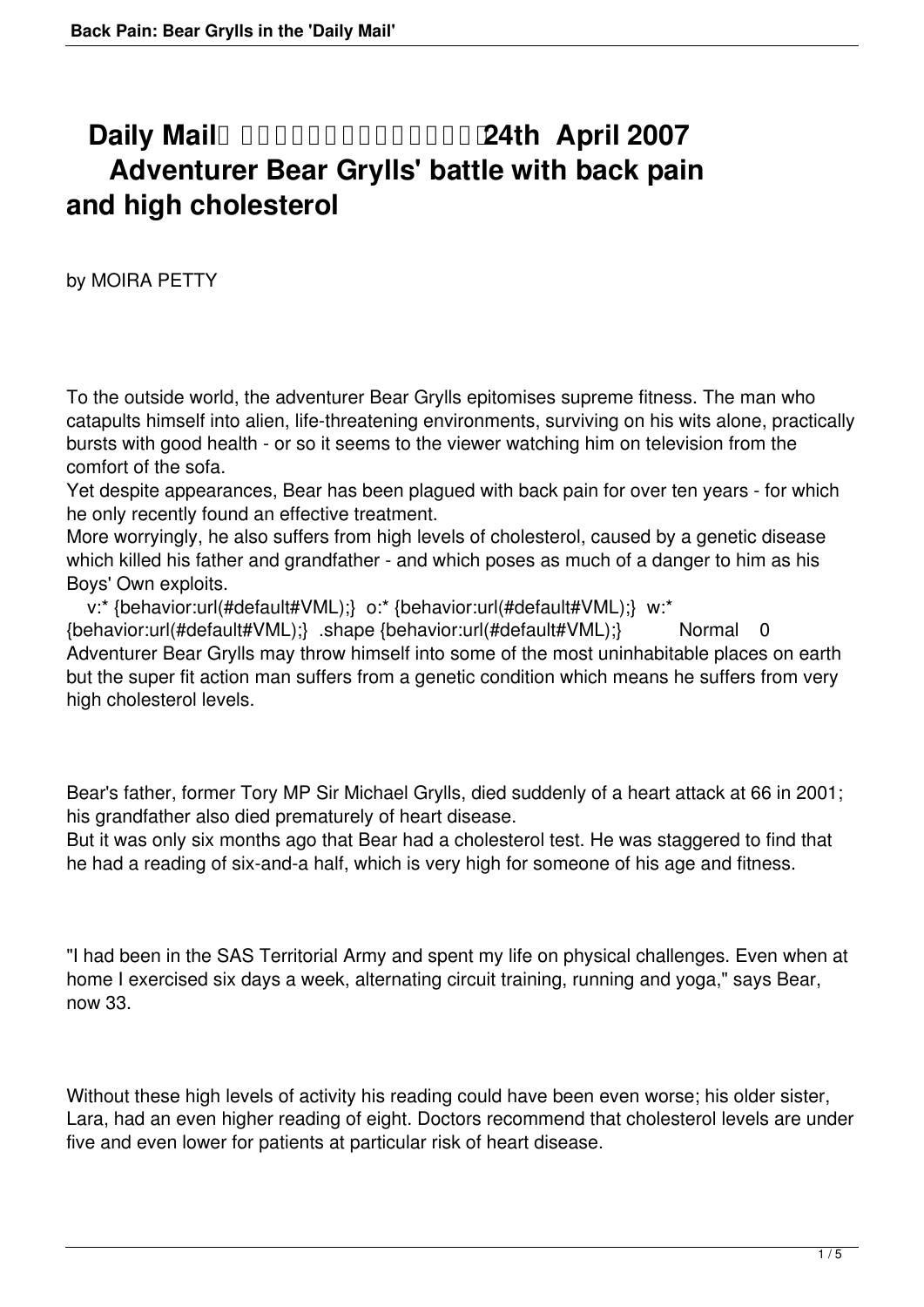Bear appears to suffer from a hereditary predisposition to dangerously high levels of cholesterol, which clogs the arteries and can lead to heart attacks and stroke. The condition hypercholesterolaemia - affects seven people in 1,000.

Men with the condition are at greater risk of heart attack: 80 per cent will have had their first heart attack by 60, but many will suffer one in their 40s or 50s. Although the condition is not caused by a bad diet, it can be improved by one low in fats.

Despite the warning given by his father's and grandfather's heart attacks, Bear had enjoyed a diet rich in animal fats, especially meat and milk which he thought necessary to sustain his high-octane and physically strenuous existence.

But soon after his cholesterol test, he came across The Rave Diet, written by American filmmaker Mike Anderson, who had seen members of his family die of cancer and heart disease. Based on fruit, vegetables and wholegrains with as much raw food as possible and no animal fats or vegetable oils, it is a Spartan regime, but Bear has embraced it enthusiastically.

"After I read this, the links between the heart disease which killed my father and grandfather, my high cholesterol and my fatty diet became startlingly clear. My mother fed my father butter and cream all day long. It breaks my heart that my father never knew my children. He should have been around for another 25 years."

Bear has learnt that the key to his survival may lie not in his awesome ability to live off hostile landscapes, but in adhering to the sort of lifestyle advice promoted in every GP's surgery. "I am planning to have my cholesterol tested again soon. But I think my new diet is the answer." Bear, his wife Shara and two sons (aged four and one) now eat neither meat nor fish, but get their protein from nuts, seeds, pulses and quinoa (a protein rich grain which can be used like rice or as a porridge).

They also drink oat milk (made from oats mixed with water and other grains and beans; it is high in fibre, vitamin E, folic acid and phytochemicals, which fight cancer and heart disease).

"We're not bonkers about it - if we go out, we eat what's available. And when I'm on an expedition I eat what I have to in order to stay alive. I've eaten sheep's eyes, the still hot meat from a zebra killed by a lion, and maggots which give you 70 calories to the ounce."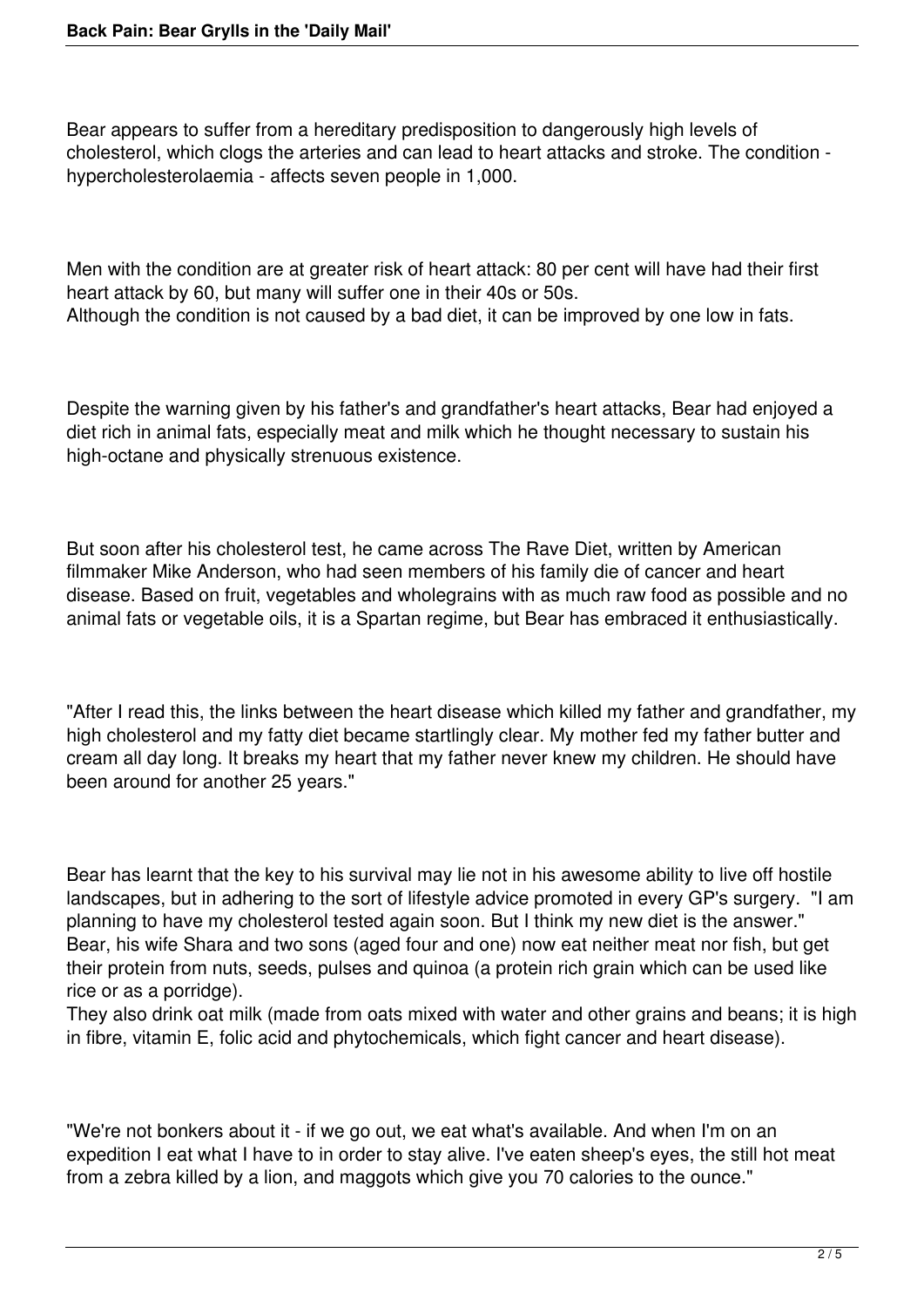As well as his risk of heart disease, Bear also suffers from chronic back problems. Twelve years ago, aged 21, he broke his back when training with the SAS after his parachute failed to inflate at 16,000 feet.

"I should have cut the main parachute and gone to the reserve but thought there was time to resolve the problem." He landed on his parachute pack, which was like an iron bar, and fractured three vertebrae. It was extraordinary that he was alive, let alone not paralysed - but incredibly the spinal cord, which channels messages between the brain and all parts of the body, had not been severed. Bear was treated at Headley Court, the defence forces' rehabilitation centre in Surrey.

"The doctor said I was a miracle man. I had come so close to severing my spinal cord. Because of my age and my fitness, they decided I could avoid surgery."

Instead, he underwent ten hours a day of physiotherapy, swimming, stretching and ultrasound treatment - a programme designed to help servicemen get back to active duty, but rarely available to civilians.

The alternative - and one offered to most people in a similar situation, but without Bear's peak fitness - is surgery to fuse the broken vertebrae.

"I had nightmares for months. Still, I was lucky to walk away without surgery - but ever since, I have suffered twinges and pains."

Deep massage helped, but he says he always felt physically 'unbalanced' by his injury. Then a year ago his wife suggested he see a Bowen therapist. The Bowen technique, developed in the 1950s, involves using rolling movements over muscles, ligaments and tendons. This is said to send impulses to the brain to trigger the body's own healing system. Precisely how it works is a mystery, but many professional football clubs maintain a Bowen therapist as it has been shown to be very effective in realigning the skeletal structure.

"I was sceptical, but wanted to keep an open mind," says Bear. He went to see East Sussex based Bowen therapist Sarah Yearsley.

"With the slightest squiggle of her fingers, it felt like petrol was being put back in my tank and I could feel all the stress seeping away. More importantly, after my back accident, my spine and pelvis had lost alignment, so I felt unbalanced."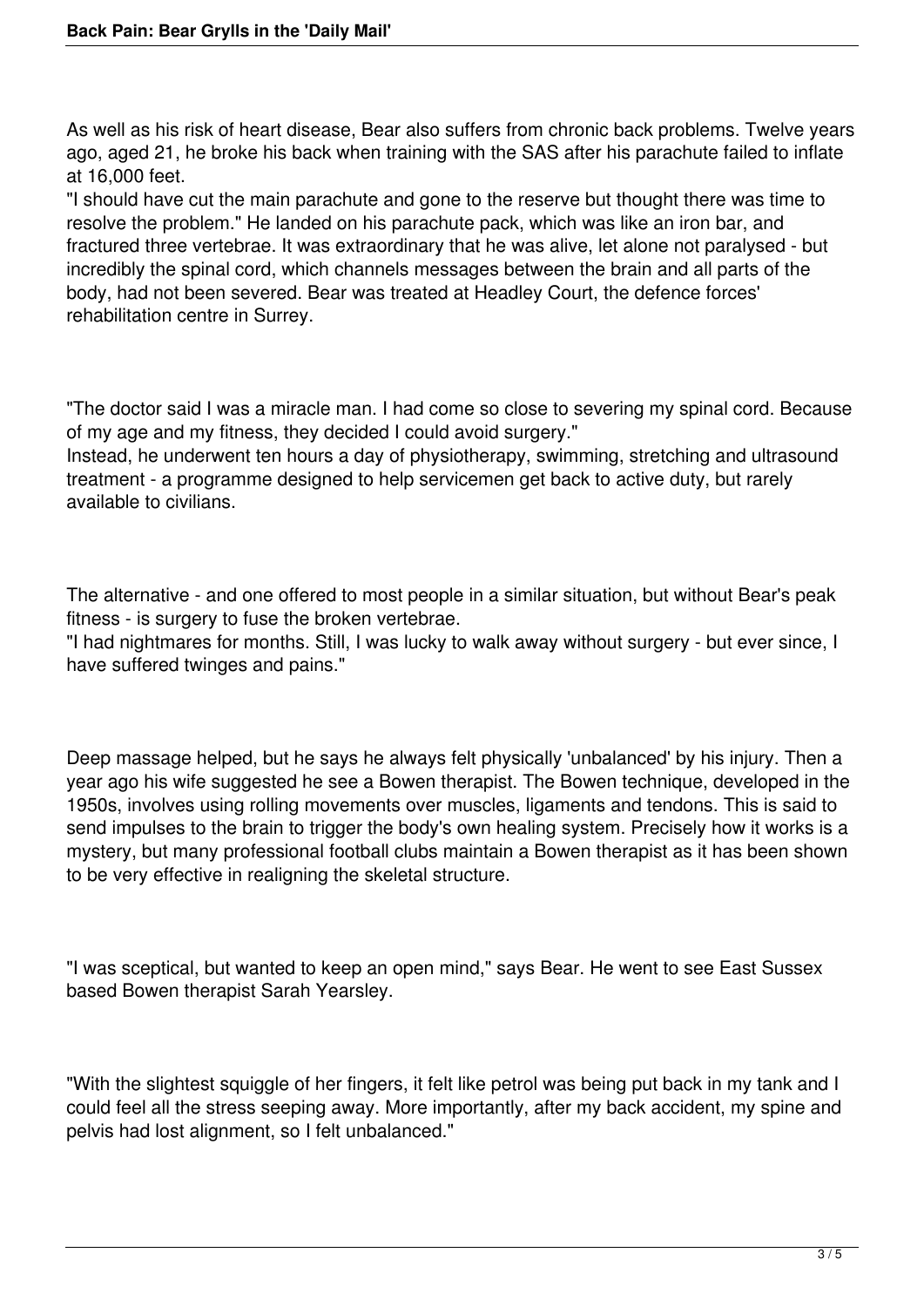Sarah explained that Bear's pelvis was slightly twisted - and that this would cause endless problems and backache.

Most fans of Bear's Born Survivor series will not have noticed anything wrong, yet a subtle misalignment - visible only to the expert eye - can impact on total health. For Bear, who is often jumping out of planes, having complete structural alignment is even more important than for the average person.

Bear describes himself as now 'hooked' and has treatment every month. It has helped him prepare for his most perilous challenge yet. Next month he is attempting a powered paraglide over Everest's 29,035ft summit.

"I am scared I could black out in the click of a finger." If this venture seems inconsistent with his desire to lead a healthy life, Bear has an announcement.

"This is the last of my big expeditions or challenges. They're getting too dangerous. I'm not on the Ranulph Fiennes road of trying to beat the last expedition." Sir Ranulph has been an inspiration to Bear all his life.

As a boy, Bear climbed the bell tower at Eton, where the baronet had also once been a pupil. "In the lead lining, I found the initials RF. I put BG next to his," he recalls.

But while he is 'full of dreams and ambitions,' he also has a family and a long-suffering wife at home.

In fact, relaxation is vital to Bear, who says, somewhat surprisingly: "I don't thrive on stress. I love lying on the deck on our houseboat reading a book. "I'm terrified of walking into a room full of people. Sitting down at a dinner table with 15 strangers brings me out in a sweat." Yet, he says, fear isn't the reason not to do something.

"I'm scared of heights, yet I've just abseiled 770 feet off Canary Wharf for charity. "But the folly of youth is that you think you're immortal. Losing my father and having my children has brought me to my senses. I want to be around to love and guide my sons for a long time."

For more information, visit: www.thebowentechnique.com